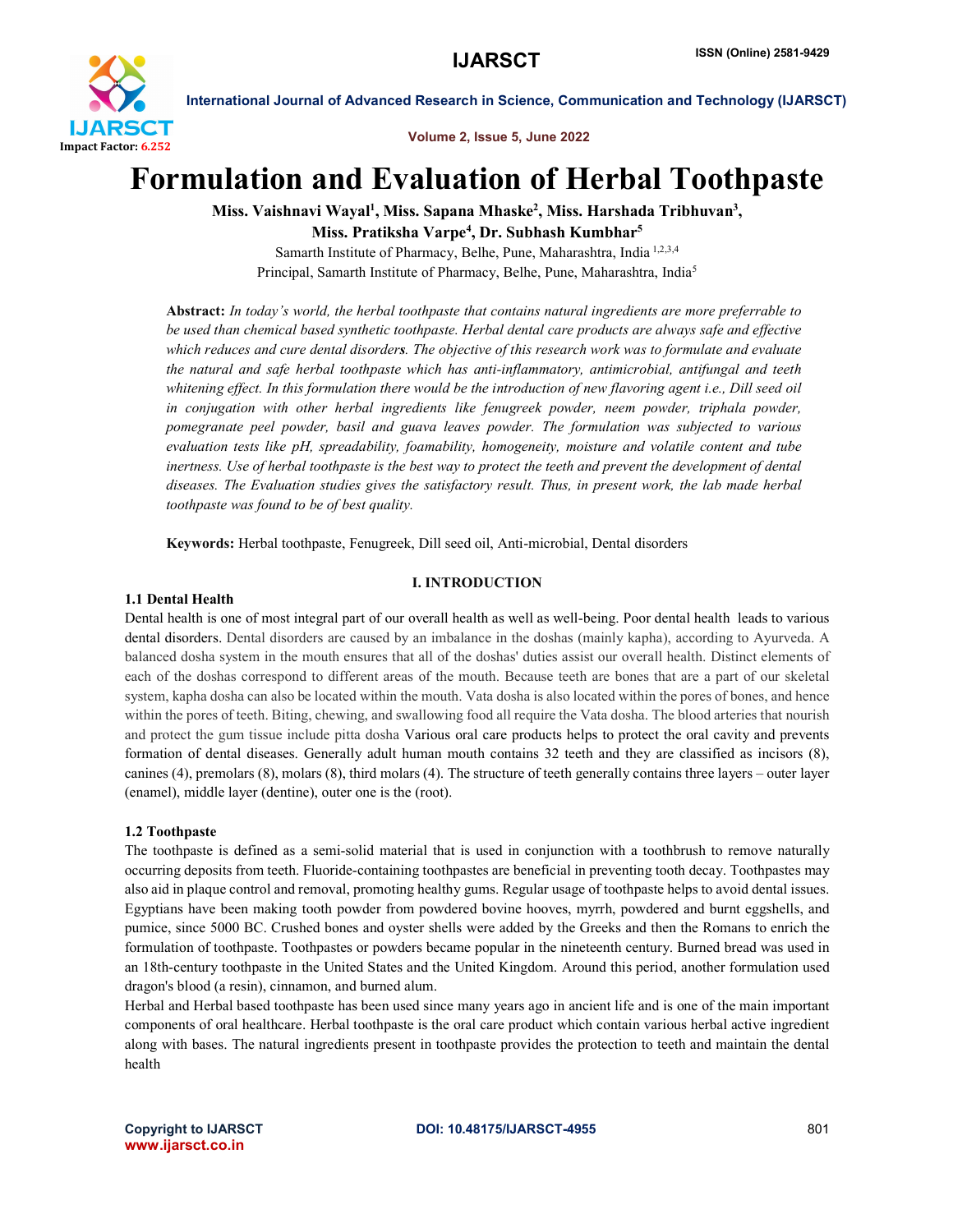

# Volume 2, Issue 5, June 2022

# A. Ideal Properties of Toothpaste

- Excellent abrasive properties.
- Non-irritant and non-toxic
- Provides fresh breath
- Reducing tooth sensitivity
- Reducing gum disease
- Significant reduction in plaque.
- Provides germ protection.
- Gum bleeding should be reduced

### II. MATERIAL AND METHODS

#### 2.1 Active Ingredients

#### Table 1: Composition of active ingredients in herbal toothpaste

| Sr. No.        | Ingredients         | Scientific name           | <b>Properties</b>                 | <b>Quantity (50gm)</b> |  |  |
|----------------|---------------------|---------------------------|-----------------------------------|------------------------|--|--|
|                | Fenugreek powder    | Trigonella foenum-graecum | Anti-inflammatory                 | 1.25gm                 |  |  |
| 2              | Neem powder         | Azadirachta indica        | Antimicrobial                     | $0.025$ gm             |  |  |
| 3              | Triphala powder     |                           | Prevent gum and dental<br>problem | $0.1$ gm               |  |  |
| $\overline{4}$ | peel<br>Pomegranate | Punica granatum           | Antifungal and                    | 0.8gm                  |  |  |
|                | powder              |                           | Anti-inflammatory                 |                        |  |  |
| 5              |                     | Ocimum basilicum          | Teeth whitening,                  | 0.3gm                  |  |  |
|                | Basil leaves powder |                           | Antibacterial                     |                        |  |  |
| 6              |                     | Psidium guajava           | Antiplaque,                       | $0.1$ gm               |  |  |
|                | Guava leaves powder |                           | Antimicrobial                     |                        |  |  |

#### 2.2 Base

# Table 2: Composition of base in herbal toothpaste

| Sr. No.        | <b>Ingredients</b>     | <b>Properties</b>           | Quantity (50gm)   |
|----------------|------------------------|-----------------------------|-------------------|
| 1              | Calcium carbonate      | Abrasive                    | 20.5gm            |
| 2              | Sorbitol               | Humectant                   | 22gm              |
| 3              | Sodium Lauryl Sulphate | Detergent and foaming agent | $0.75$ gm         |
| $\overline{4}$ | Sodium fluoride        | Anti-caries agent           | 0.45gm            |
| 5              | Methyl paraben         | Preservative                | 0.1 <sub>gm</sub> |
| 6              | Sodium saccharin       | Sweetening agent            | $0.1$ gm          |
| 7              | Titanium dioxide       | Opacifier                   | $0.25$ gm         |
| 8              | Sodium CMC             | Binding agent               | 0.9 <sub>gm</sub> |
| 9              | Distilled water        | Vehicle                     | QS                |
| 10             | Dill seed oil          | Flavoring agent             | 1.5ml             |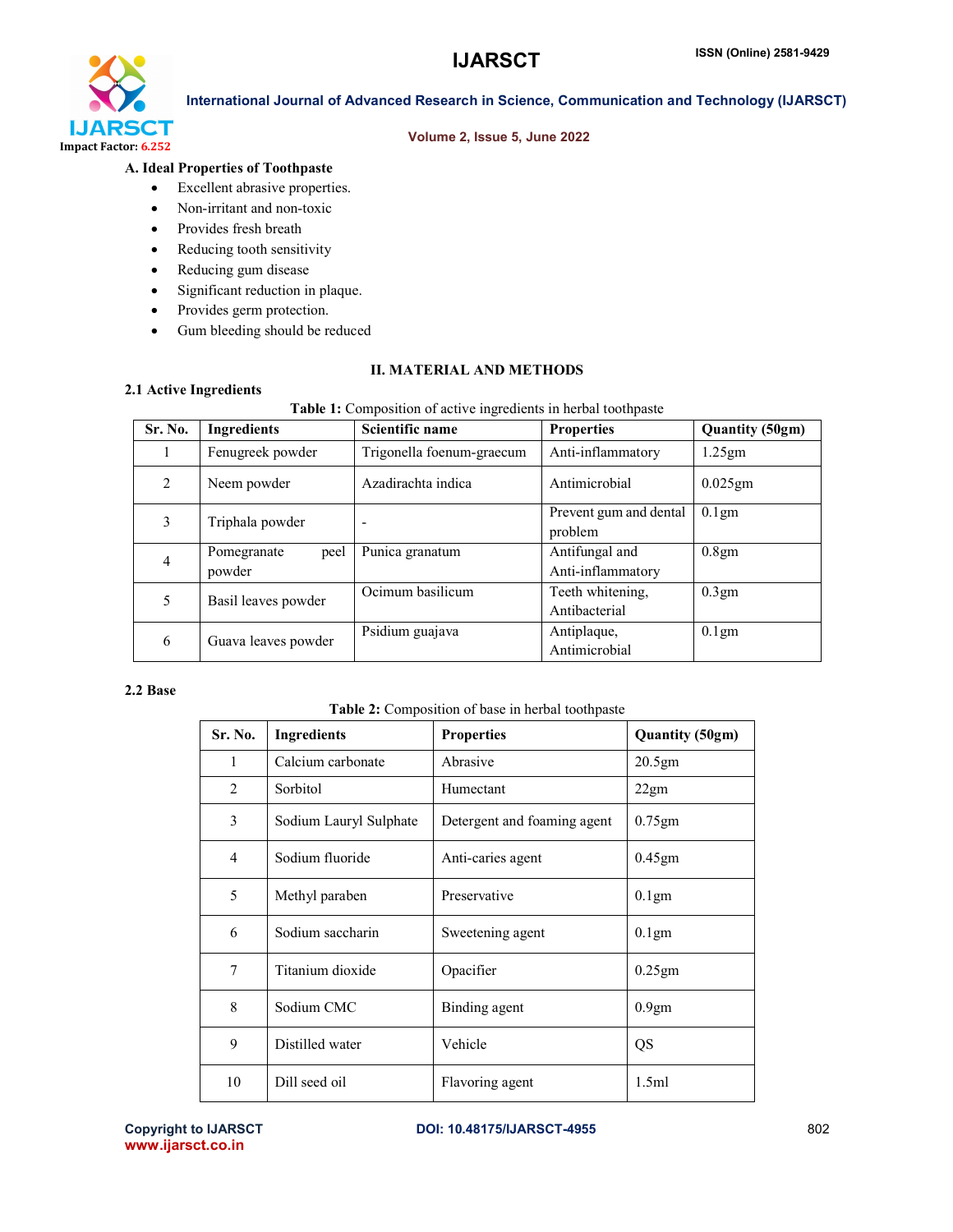

# Volume 2, Issue 5, June 2022

# III. METHOD OF FORMULATION

Following method is used for the preparation of herbal toothpaste. It basically contains two steps:

# 3.1 Preparation of Base

- 1. Firstly, the bases like calcium carbonate, sodium fluoride, sodium lauryl sulphate, sodium CMC, methyl paraben, sodium saccharin, titanium dioxide are weighed according to their quantity mentioned in formula then they sieved with sieve no.80 to maintain the particle size.
- 2. In the next step, above chemical bases were mixed in mortar and pestle and triturated with sorbitol solution until it reaches to semisolid consistency.

# 3.1 Addition of Herbal Ingredients

- 1. After that, accurately weighed herbal ingredients in form of powder were firstly sieved and then added to the base.
- 2. Dill seed oil was added as a flavouring agent at the end.



Fig.1 Formulated herbal toothpaste

# IV. EVALUATION OF HERBAL TOOTHPASTE

#### 4.1 Physical Examination (Colour, Odour, Taste, Smoothness)

The colour of the toothpaste that had been created was assessed visually. Smelling the product revealed odour. By tasting the formulation, the taste was manually checked. By rubbing the paste formulation between the fingers, the smoothness was determined.

# 4.2 Inertness of Tube

Inertness of tube was observed in normal storage conditions like heating temperature at  $45\pm2\degree C$  for ten days, by cutting the internal surface, open it and observing whether any sign of deterioration or chemical reactions occurred in the container.

#### 4.3 Determination of pH

To generate a 50 percent aqueous suspension, pour 10 gm of toothpaste from the container into a 50 mL beaker and add 10 mL of freshly boiled and cooled water (at  $27^{\circ}$ C). To ensure a complete suspension, stir vigorously. Using a pH metre, determine the pH of the solution within 5 minutes.



Copyright to IJARSCT DOI: 10.48175/IJARSCT-4955 803 Fig. 2 Determination of pH

www.ijarsct.co.in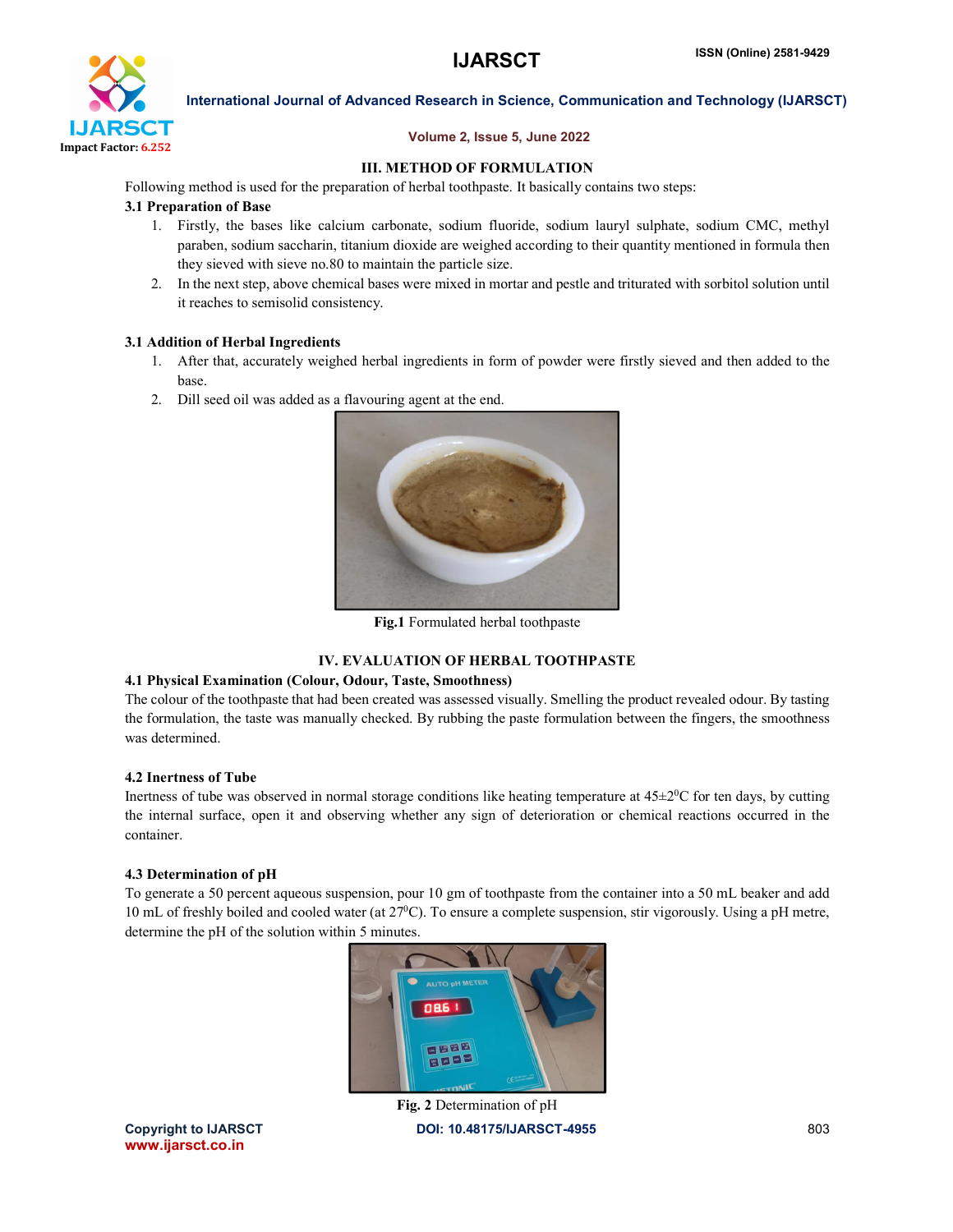

### Volume 2, Issue 5, June 2022

# 4.4 Homogeneity

By applying normal force at  $27^{\circ}$ C, the toothpaste should extrude a homogeneous mass from the collapsible tube or other suitable container. Furthermore, the bulk of the contents must extrude from the container's crimp and be rolled out gradually.

# 4.5 Determination of Sharp and Edge Abrasive Particles

To check for the presence of any sharp or abrasive particles, place the contents on your finger and scratch on the butter paper for 15-20cm. Repeat the same procedure for at least ten times.

#### 4.6 Determination of Foamability

To measure the foaming power (foamability) of herbal toothpaste, 2g of toothpaste was mixed with 5ml water in a measuring cylinder, the initial volume was noted, and the cylinder was shaken 10 times. The total volume of foam was calculated.

#### 4.7 Determination of Moisture and Volatile Matter

To measure moisture and volatile matter content, 5gm of herbal toothpaste was placed in a porcelain dish with a diameter of 6-8cm and a depth of 2-4cm. It was dried at temperature 1050C.

#### Calculation:

 $%$  by mass = 100MI/M MI - Loss of mass(g) on drying. M - Mass (g) of the material taken for the test.

# 4.8 Determination of Spreadability

The slip and drag characteristics of paste are used to determine the Spreadability of paste. About 1-2g of herbal toothpaste was weighed and placed between two glass slides (10 x 10cm) that were stacked one on top of the other (no sliding was allowed), and the slides were moved in opposing directions. After 3 minutes, take a measurement of the toothpaste spreading (in cm). Repetition of the experiment with the average value of three readings reported.

#### 4.9 Antimicrobial Activity

The modified agar well diffusion method was used to test the antibacterial properties of prepared toothpaste. 0.2 ml of S. aureus 24 hrs broth culture was seeded onto nutrient agar plates. The agar plates were left to solidify. In each plate, a sterile 8 mm borer was utilised to cut equidistance wells. The well was filled with 0.5 mL of formulations. The plates were incubated for 24 hours at 370°C. The zones of inhibition were used to assess the antibacterial activity.



Fig. 3 Zone of inhibition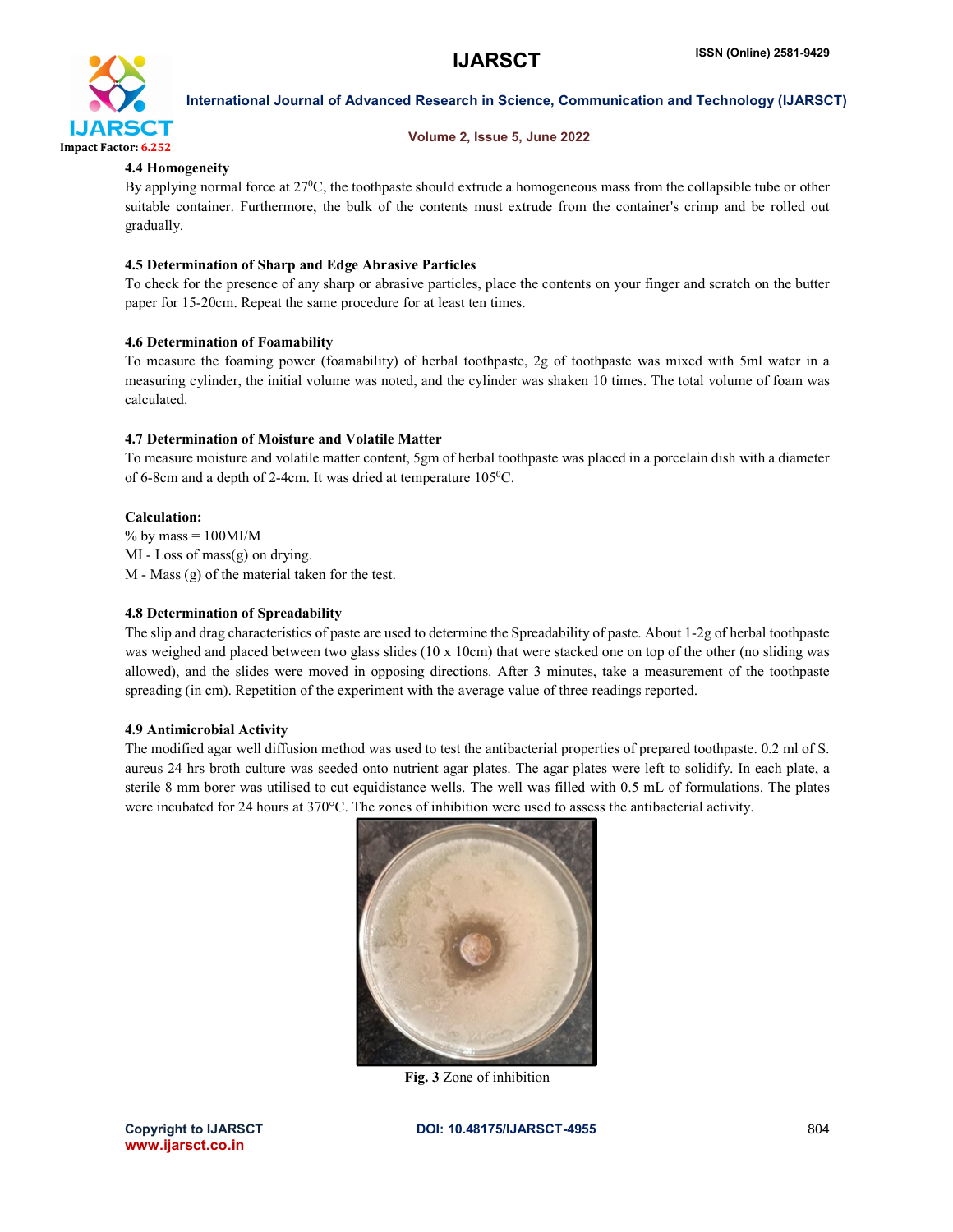

#### Volume 2, Issue 5, June 2022

#### V. RESULT AND DISCUSSION

#### Table 3: Result

| <b>Sr. No.</b>   | <b>Parameter</b>                                   | <b>Result</b>                                   |
|------------------|----------------------------------------------------|-------------------------------------------------|
| 1.               | Physical examination                               |                                                 |
|                  | Colour                                             | Brownish yellow                                 |
|                  | $2^{\circ}$<br>Odour                               | Characteristics                                 |
|                  | Taste<br>$\mathcal{E}$                             | Sweet                                           |
|                  | smoothness<br>4.                                   | Smooth texture                                  |
| $\overline{2}$ . | Inertness of tube                                  | Inertness of tube                               |
| 3.               | pH                                                 | 8.6                                             |
| $\overline{4}$ . | Homogeneity                                        | Homogenous                                      |
| 5                | Determination of sharp and edge abrasive particles | No sharp or edge abrasive particles were found. |
| 6.               | Determination of foamability                       | Foam increases 1.2 cm from initial volume.      |
| 9.               | Determination of moisture and volatile matter      | 20%                                             |
| 11.              | Antimicrobial activity (S. Aureus)                 | 10 <sub>mm</sub>                                |

The formulated herbal toothpaste was evaluated by various evaluation parameter the result shows that, formulated toothpaste was brownish yellow in colour, having characteristic odour and smooth texture. The PH of toothpaste was found to be 8.1 and there was complete absence of sharp and edge abrasive particles. Loss on drying was found to be 20%. Formulation shows good foaming ability. It having good antimicrobial activity and zone of inhibition was found to be 10 mm.

#### VI. CONCLUSION

From the present study it proved that, the formulated herbal toothpaste is effective for anti-microbial, antifungal and tooth whitening effect. The formulated herbal toothpaste is safe with minimum side effect than chemical based synthetic toothpaste. It also proved that the formulated herbal toothpaste is maintaining oral hygiene and provides fresh breath. The formulated herbal toothpaste has pH in a range of pH of oral cavity. The present formulation has good organoleptic, spreading, foaming, abrasive property and in vitro antimicrobial properties. It also has the advantage of absence of harmful chemicals & presence of herbal powders with wide spectrum of natural compounds beneficial for teeth & oral cavity compared to conventional toothpastes. It concluded that formulated herbal toothpaste was found to be of good quality. It is suggested that the prepared formulation was physico-chemically stable and possessed charactiristics of standard dental formulation. The formulated herbal toothpaste has good scope in the future by increasing natural ingredients for manufacturing safer natural remedies for dental health. It concluded that formulated herbal toothpaste was found to be of good quality.

#### VII. ACKNOWDGEMENT

We owe a debt of gratitude to the Trustees of Samarth Rural Educational Institutes and Samarth Institute of Pharmacy, Belhe, for their guidance and assistance.

#### VIII. CONFLICT OF INTEREST

The author declared no conflict of interest.

#### **REFERENCES**

[1]. Durgesh Gautam\*, Preetam Palkar, Kiran Maule, Shilpa Singh, Gopika Sawant, Chinmay Kuvalekar, Tushar Rukari, Dr. Vijay A. Jagtap Preparation, Evaluation and Comparison of Herbal toothpaste with marketed

www.ijarsct.co.in

Copyright to IJARSCT **DOI: 10.48175/IJARSCT-4955** 805